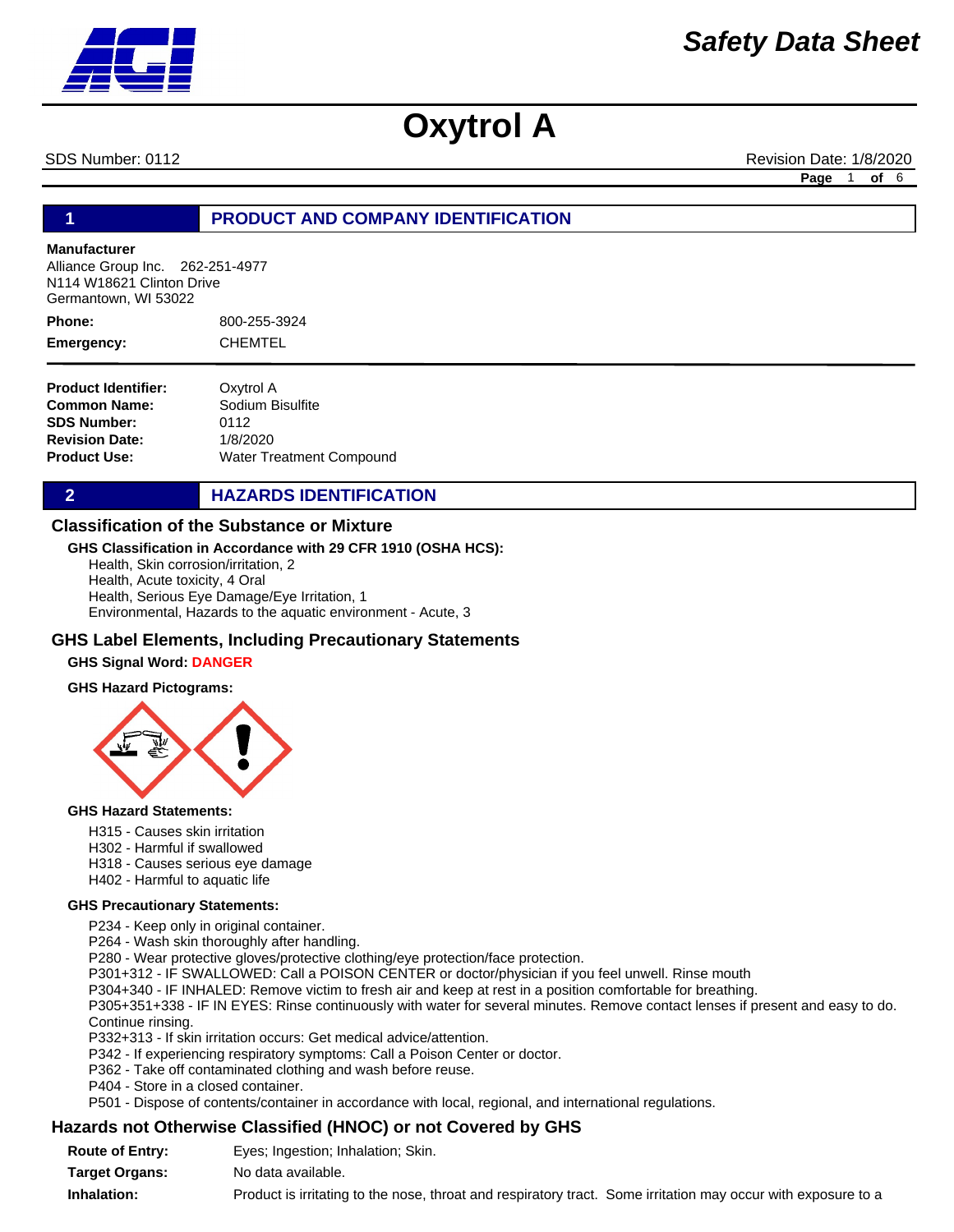

SDS Number: 0112 **Revision Date: 1/8/2020** Revision Date: 1/8/2020 **Page** 2 **of** 6

| large amount of product vapors. |                                                                                                        |
|---------------------------------|--------------------------------------------------------------------------------------------------------|
| <b>Skin Contact:</b>            | May cause symptoms of skin irritation such as reddening, swelling, and/or rash.                        |
| <b>Eve Contact:</b>             | Vapors from the product may be irritating to the eyes. This produce may cause irritation and tearing.  |
| Ingestion:                      | May be harmful if swallowed. Ingestion of large amounts may cause nausea, GI upset and abdominal pain. |

**HMIS III:** Health = 2, Fire = 0, Physical Hazard =  $0$ 

| HMIS                   |   |  |
|------------------------|---|--|
| <b>HEALTH</b>          | 2 |  |
| <b>FLAMMABILITY</b>    |   |  |
| <b>PHYSICAL HAZARD</b> |   |  |
| PERSONAL PROTECTION    |   |  |

# **3 COMPOSITION/INFORMATION OF INGREDIENTS**

Substance/Mixture: Mixture

|           |               | Chemical Ingredients: |
|-----------|---------------|-----------------------|
| CAS#      | $\frac{9}{6}$ | Chemical Name:        |
| 7631-90-5 | <45%          | Sodium bisulfite      |

|                      | <b>FIRST AID MEASURES</b>                                                                                                                                                                                                             |
|----------------------|---------------------------------------------------------------------------------------------------------------------------------------------------------------------------------------------------------------------------------------|
| Inhalation:          | If symptoms develop, move victim to fresh air. If symptoms persist, obtain medical attention.                                                                                                                                         |
| <b>Skin Contact:</b> | Promptly flush skin with water for 15 minutes. Wash with soap and water. Remove contaminated clothing immediately.<br>Consult a physician if skin irritation develops. Do not apply oils and ointments unless ordered by a physician. |
| Eye Contact:         | Immediately flush eyes with large amounts of water for at least 15 minutes, lifting eyelids occasionally to facilitate<br>irrigation.<br>** Get immediate medical attention.                                                          |
| Ingestion:           | If swallowed: Do NOT induce vomiting. Never give anything by mouth to an unconscious person. Drink large amounts<br>of water. Consult a physician.                                                                                    |
|                      |                                                                                                                                                                                                                                       |

**5 FIRE FIGHTING MEASURES**

| <b>Flammability:</b>       | Not flammable or combustible. |
|----------------------------|-------------------------------|
| <b>Flash Point:</b>        | No data available.            |
| <b>Flash Point Method:</b> | No data available.            |
| <b>Burning Rate:</b>       | No data available.            |
| <b>Autoignition Temp:</b>  | No data available.            |
| LEL:                       | No data available.            |
| UEL:                       | No data available.            |

Fire Fighting Methods

Evacuate area of unprotected personal. Wear protective clothing including NIOSH Approved self- contained breathing apparatus. Remain upwind of fire to avoid hazardous vapors and decomposition products. Use water spray to cool fire exposed containers and disperse vapors.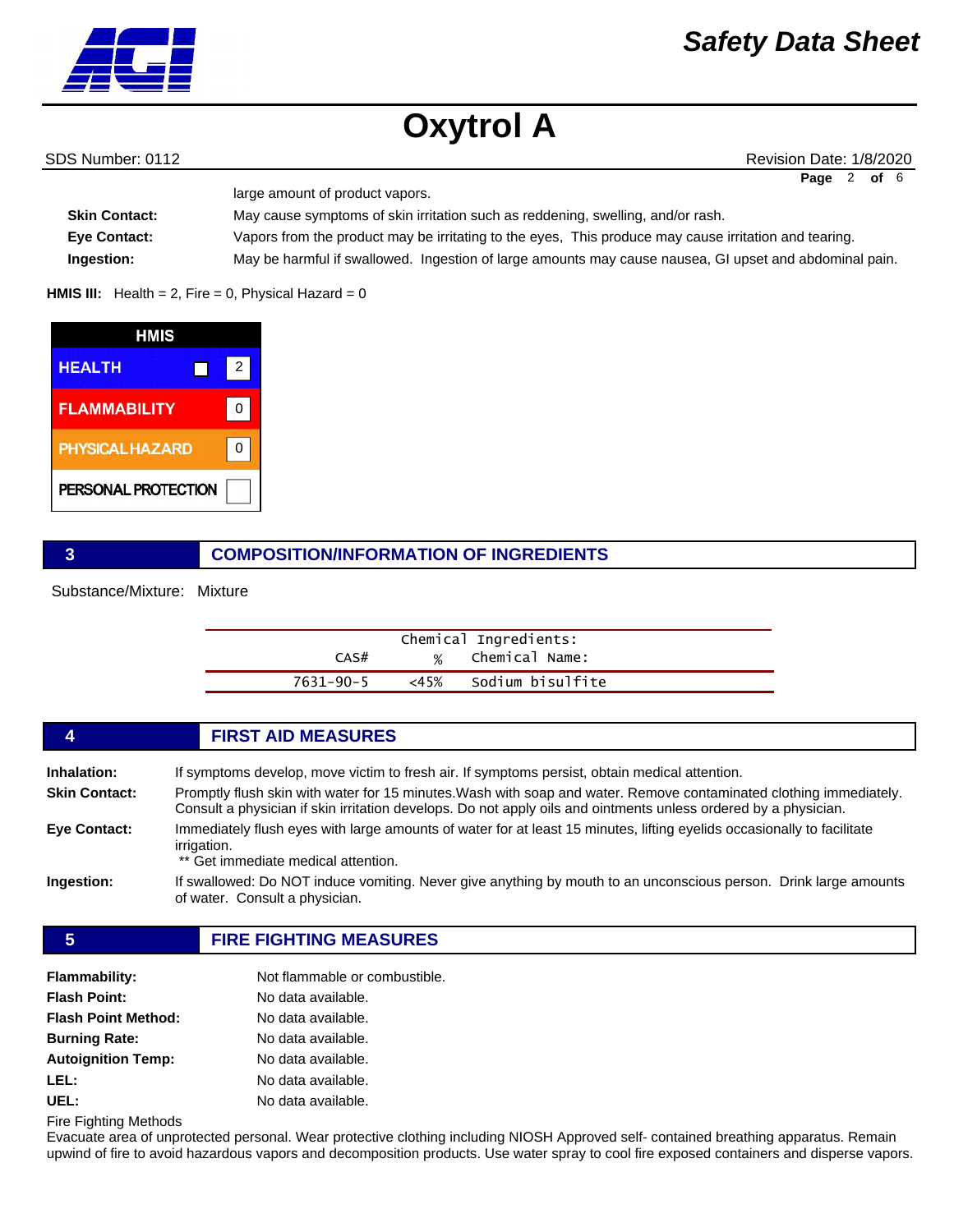

| <b>Oxytrol A</b> |  |
|------------------|--|
|------------------|--|

SDS Number: 0112 **Revision Date: 1/8/2020** Revision Date: 1/8/2020 **Page** 3 **of** 6

## *Extinguishing Media*

**Suitable:** Use extingushing measures that are appropriate to local circumstances and the surrounding environment.

**Unsuitable fire extinguisher:** No data available.

**Unusual Fire or Explosion Hazards:** Sulfur dioxide gas will be released at a rate increasing with high temperatures

# **6 ACCIDENTAL RELEASE MEASURES**

### **Personal Precautions**

Use personal protective equipment. Avoid breathing vapors, mist or gas. Ensure adequate ventilation.

**Environmental Precautions** 

Prevent further leakage or spillage if safe to do so. Do not let products enter drains. Discharge into the environment should be avoided.

#### **Spill**

CORROSIVE MATERIAL. Contain spill, place into drums for disposal. Soak up with inert absorbent material and dispose of as hazardous waste.

| $\overline{7}$                           | <b>HANDLING AND STORAGE</b>                                                                                                                                                                                                                                                                                                                        |  |  |
|------------------------------------------|----------------------------------------------------------------------------------------------------------------------------------------------------------------------------------------------------------------------------------------------------------------------------------------------------------------------------------------------------|--|--|
| <b>Handling Precautions:</b>             | Avoid contact with eyes, skin, or clothing. Avoid breathing vapors or mist. Consider normal working<br>hygiene. Wash hands thoroughly after handling.                                                                                                                                                                                              |  |  |
| <b>Storage Requirements:</b>             | <b>CORROSIVE MATERIAL.</b><br>Store in cool/dry area. Keep away from incompatible materials. Keep container tightly closed. Do not<br>store in unlabeled or mislabeled containers. Do not freeze. Store above 40 °F to avoid crystallization.                                                                                                      |  |  |
| 8                                        | <b>EXPOSURE CONTROLS/PERSONAL PROTECTION</b>                                                                                                                                                                                                                                                                                                       |  |  |
| <b>Engineering Controls:</b>             | Provide local exhaust ventilation. Maintain adequate ventilation.                                                                                                                                                                                                                                                                                  |  |  |
| <b>Personal Protective</b><br>Equipment: | Engineering Measures: Local exhaust ventilation or other engineering conrols are normally required<br>when handling or using this product to avoid overexposure. Maintain adequate ventilation.                                                                                                                                                    |  |  |
|                                          | Hygiene measures: Handle in accordance with good industrial hygiene and safety practice. Wash hands<br>before breaks and at the end of workday.                                                                                                                                                                                                    |  |  |
|                                          | Respiratory: Where risk assessment shows air-purifying respirators are appropriate use a full-face<br>particle respirator with multipurpose coombination (US) or type ABEK (EN 14387) respirator cartridges<br>as a backup to engineering controls. If the respirator is the sole means of protection, use a full-face<br>supplied air respirator. |  |  |
|                                          | Eye protection: Wear chemical safety goggles while handling this product. Wear additional eye<br>protection such as a face shield when the possibility exists for eye contact with splashing or spraying<br>liquid.                                                                                                                                |  |  |
|                                          | Skin protection: Prevent contact with this product. Handle with gloves. Use proper glove removal<br>technique (without touching gloves outer surface) to avoid skin contact with this product.                                                                                                                                                     |  |  |
| <b>Component</b>                         | <b>OSHA PEL</b><br><b>ACGIH TWA/TLV</b>                                                                                                                                                                                                                                                                                                            |  |  |
| Sodium Bisulfite                         | $5$ mg/m $3$ - TWA<br>$5 \text{ mg/m}3 - \text{T}WA$                                                                                                                                                                                                                                                                                               |  |  |

Sulfur Dioxide gas may be released.

\*\*Exposure Limit for Sulfur Dioxide are: 5ppm - TWA (OSHA); 2ppm TWA; 5ppm-STEL (ACGIH)

# **9 PHYSICAL AND CHEMICAL PROPERTIES**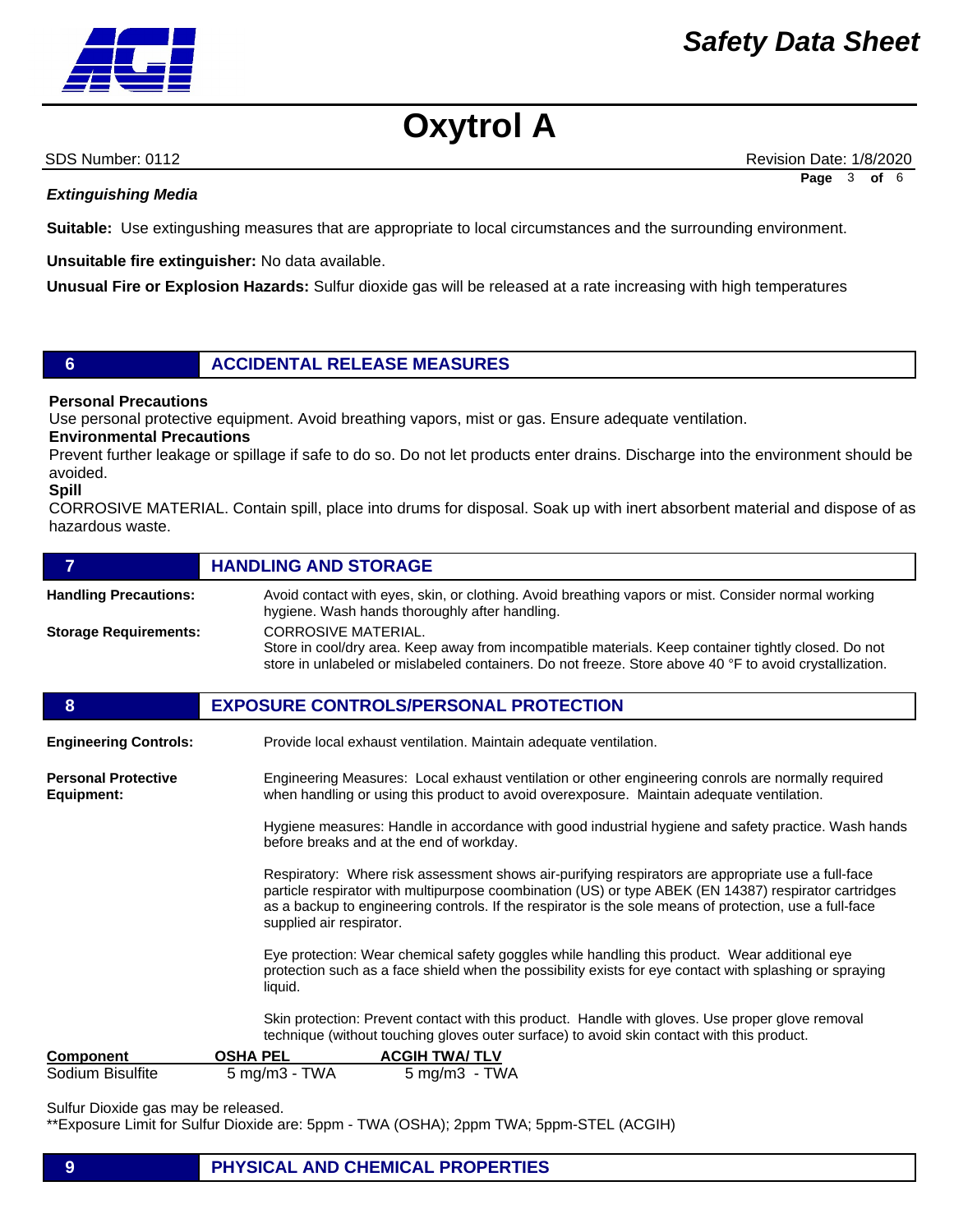SDS Number: 0112 **Revision Date: 1/8/2020** Revision Date: 1/8/2020 **Page** 4 **of** 6

*Safety Data Sheet*

| J. |  |  |
|----|--|--|
|    |  |  |
|    |  |  |

| Appearance:                           | Clear. Light pale yellow / light pink. |
|---------------------------------------|----------------------------------------|
| <b>Physical State:</b>                | Liquid.                                |
| Odor:                                 | Sharp, pungent odor.                   |
| <b>Odor Threshold:</b>                | No data available.                     |
| <b>Molecular Formula:</b>             | No data available.                     |
| <b>Particle Size:</b>                 | No data available.                     |
| Solubility:                           | Appreciable.                           |
| <b>Spec Grav./Density:</b>            | 1.32 @ 25 C                            |
| <b>Softening Point:</b>               | No data available.                     |
| <b>Viscosity:</b>                     | No data available.                     |
| <b>Percent Volatile:</b>              | No data available.                     |
| <b>Saturated Vapor Concentration:</b> | No data available.                     |
| <b>Heat Value:</b>                    | No data available.                     |
| <b>Boiling Point:</b>                 | No data available.                     |
| <b>Freezing/Melting Pt.:</b>          | $32^\circ$ F                           |
| Flammability:                         | No data available.                     |
| <b>Flash Point:</b>                   | No data available.                     |
| <b>Partition Coefficient:</b>         | No data available.                     |
| Octanol:                              | No data available.                     |
| <b>Vapor Pressure:</b>                | No data available.                     |
| <b>Vapor Density:</b>                 | No data available.                     |
| pH:                                   | $3.0 - 5.0$                            |
| VOC:                                  | No data available.                     |
| Evap. Rate:                           | No data available.                     |
| <b>Auto-Ignition Temp:</b>            | No data available.                     |
| Decomp Temp:                          | No data available                      |
| UFL/LFL:                              | No data available.                     |

**Appearance:** Clear. Light pale yellow / light pink.

| 10                               | <b>STABILITY AND REACTIVITY</b>                                                                                                                                                                               |  |
|----------------------------------|---------------------------------------------------------------------------------------------------------------------------------------------------------------------------------------------------------------|--|
| <b>Reactivity:</b>               | No data available.                                                                                                                                                                                            |  |
| <b>Chemical Stability:</b>       | Product is stable under normal conditions.                                                                                                                                                                    |  |
| <b>Conditions to Avoid:</b>      | Avoid contact with heat, sparks, electric arcs, other hot surfaces, and open flames. Contact with organic<br>material may cause fire. To dilute: Add products slowly to lukewarm water, not water to product. |  |
| <b>Materials to Avoid:</b>       | Oxidizing agents. Corrosive to some metals.                                                                                                                                                                   |  |
| <b>Hazardous Decomposition:</b>  | Sulfur dioxide gas. Sulfur oxides.                                                                                                                                                                            |  |
| <b>Hazardous Polymerization:</b> | Will not occur under normal conditions.                                                                                                                                                                       |  |
|                                  |                                                                                                                                                                                                               |  |

# **11 TOXICOLOGICAL INFORMATION**

# **Toxicity Data:**

**Eye Effects:** Vapors may cause eye irritation. May cause serious eye damage/eye irritation if left untreated. Effects may vary depending on the length of exposure, solution, concentration, and first aid measures. » Sodium Bisulfite - Eyes - no data available

**Skin Effects:** May cause mild skin irritation with symptoms such as reddening, swelling, rash, or blistering » Sodium Bisulfite - Skin corrosion/irritation - no data available

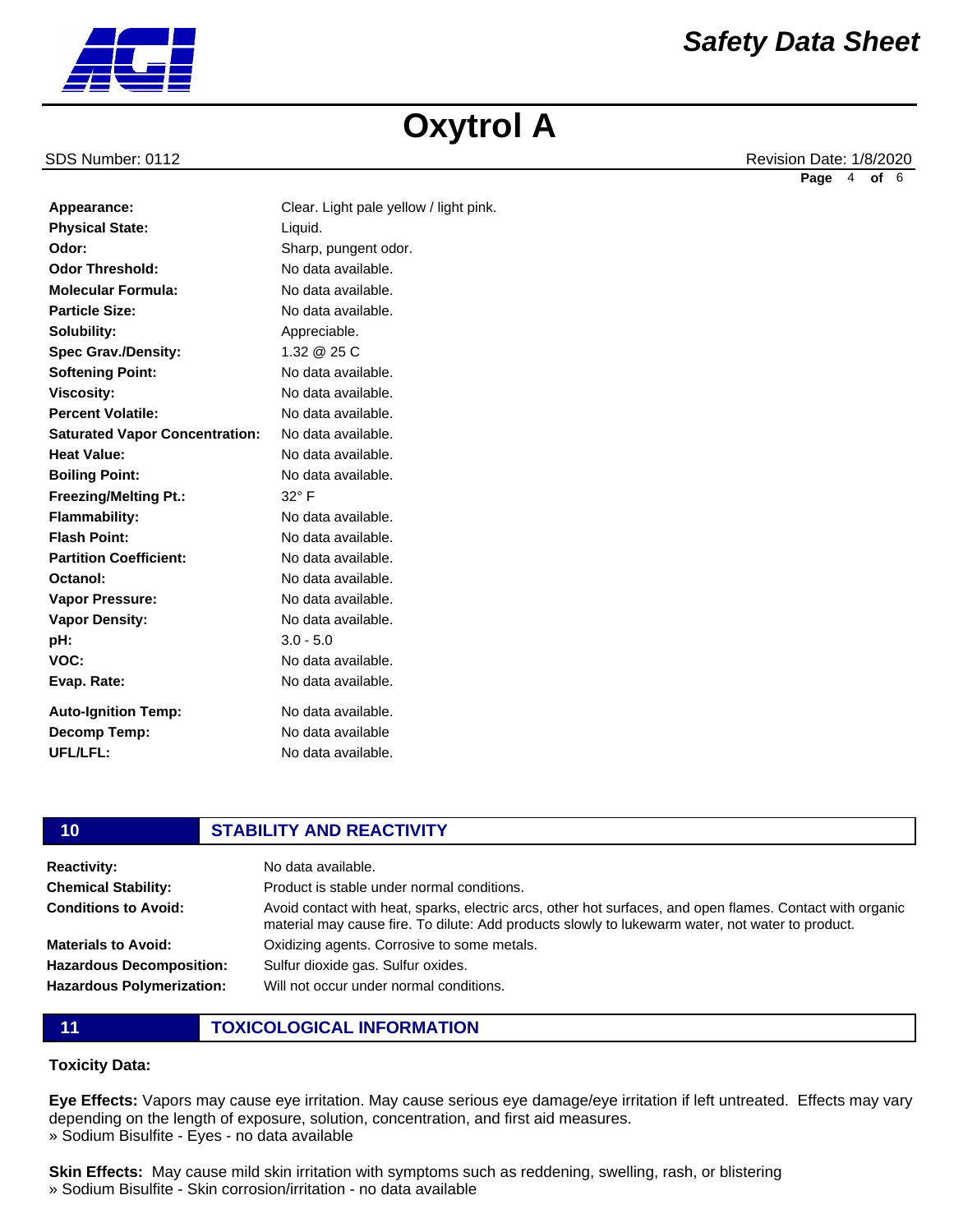

SDS Number: 0112 **Revision Date: 1/8/2020** Revision Date: 1/8/2020 **Page** 5 **of** 6

**Inhalation Effects:** Product is irritation to the nose, throat and respiratory tract » Sodium Bisulfite - Inhalation LC50 - no data available

**Ingestion Effects:** May cause allergic reaction in some asthmatics. Large amounts may cause nausea, gastrointestinal upset and abdominal pain.

» Sodium Bisulfite - Oral LD50 - Rat = 1540 mg/kg

| <b>Chronic Effects:</b>   | No data available. |
|---------------------------|--------------------|
| <b>Mutagenicity:</b>      | No data available. |
| <b>Teratogenicity:</b>    | No data available. |
| <b>Fertility Effects:</b> | No data available. |

# **Carcinogenicity: IARC: 3 - Group 3: not classifiable as to its carcinogenicity to humans**

**IARC:** No component of this product present at levels greater than or equal to 0.1% is identified as probable, possible or confirmed human carcinogen by IARC.

**NTP:** No component of this product present at levels greater than or equal to 0.1% is identified as a known or anticipated carcinogen by NTP.

**OSHA:** No component of this product present at levels greater than or equal to 0.1% is identified as a carcinogen or

# **12 ECOLOGICAL INFORMATION**

**Biodegradability:** No data available.

**Ecotoxicity** Toxicity to fish: LC50- Gambusia affnis (Mosquito fish) - 240 mg/L- 96 hr (Sodium Bisulfite) Toxicity to aquatic invertebrates: EC50- Daphnia magna (Water flea) - 102 mg/L- 4.2 d (Sodium Bisulfite)

An environmental hazard cannot be excluded in the event of unprofessional handling or disposal. Harmful to aquatic life.

# **13 DISPOSAL CONSIDERATIONS**

This material, if discarded as produced, is not a RCRA "listed" hazardous waste. However, it should be fully characterized for toxicity and possible reactivity prior to disposal (40 CFR 261). Along with properly characterizing all waste materials, consult state and local regulations regarding the proper disposal of this material.

RCRA: No component of this product is listed as a hazardous waste.

**14 TRANSPORT INFORMATION**

UN2693, Bisulfites, aqueous solutions, n.o.s., 8, PGIII, (Sodium Bisulfite)

Resp. Guide Page: 154